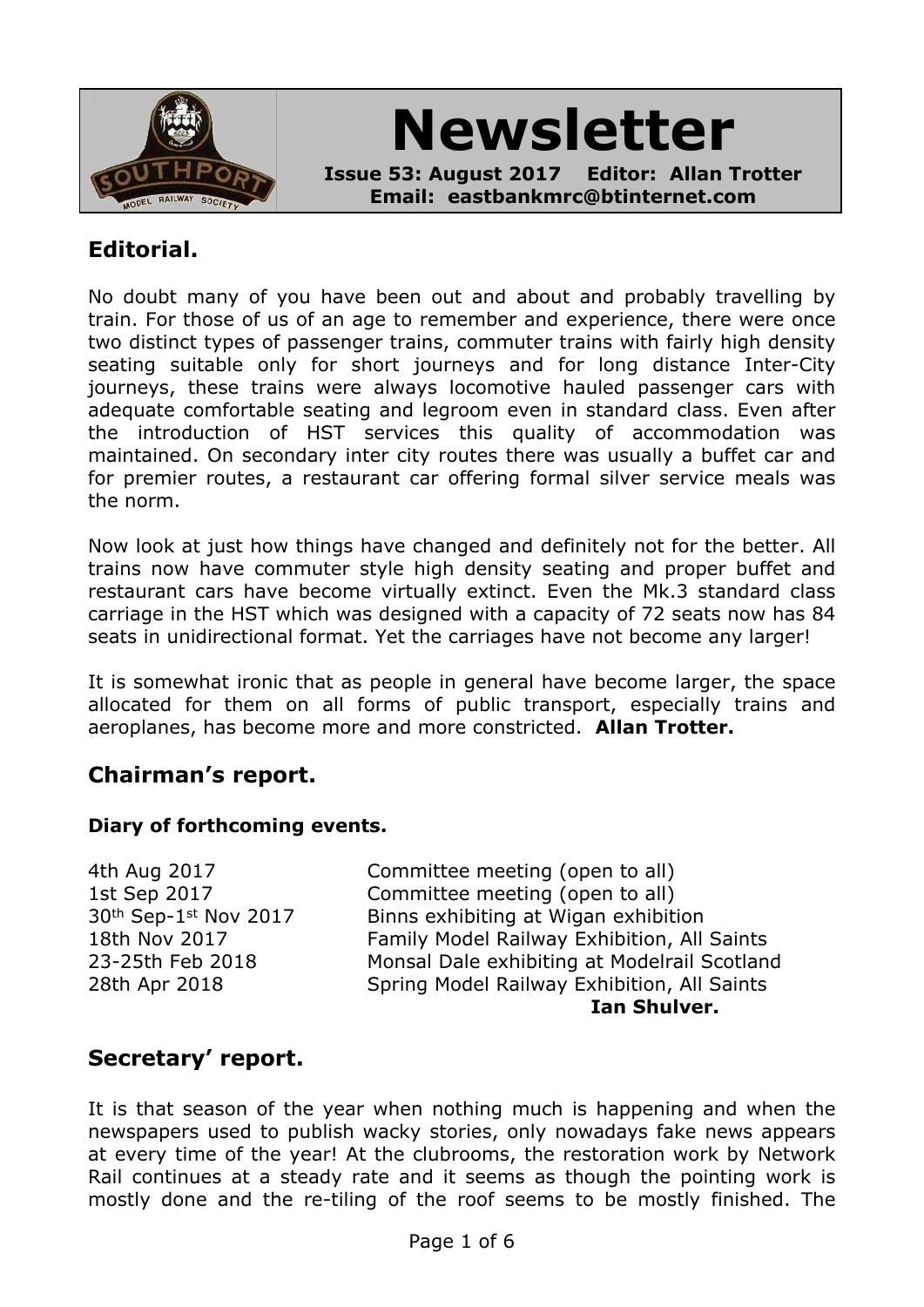builder has last week been doing some work to repair the windows and it appears as though they are not going to need to be completely replaced. Progress continues with Fishy Tales with the adjustments to the track on the fiddle yard boards having been completed recently. Clairmont Old Quay had a successful airing at Ainsdale Show and work is currently being undertaken on the track at the front which appears to harbour a gremlin which has damaged the shuttle unit. So far, despite a small dissection, the cause of the fault has not been found and the assistance of a professional is being sought.

#### **Society excursion.**

A suggestion has been made that we should have a Society visit to Pendon Model Railway Museum. This is an amazing exhibit which I have visited twice before <https://www.pendonmuseum.com> The museum is located in deepest Oxfordshire and ideally would require an overnight stay before returning home. If you are interested in taking part in such a visit, please contact myself or another committee member.

The next open Committee meeting will take place at the clubrooms on Friday 4th August from 19:00. Finally if you are taking a holiday, enjoy yourself and do drive carefully.

#### **Birthday BBQ event.**

#### **Birthday Train BBQ.**

Herewith a formal invite to my annual summer BBQ which follows 2 days after my third 21st birthday. The festivities will commence at 15:00 on Saturday 29th July. The BBQ will follow around 17:00.

Confirmation or not of attendance would be appreciated. See the attached invitation document. **Jim Ford.**

### **Treasurers's report.**

No report submitted.

### **Exhibition Coordinator's report.**

No report submitted.

## **2017 Sleeper Trip.**

#### **Or Midnight sun (almost) by train, ship and plane.**

What follows is a snapshot of some of the historic dwellings and buildings we happened upon in the course of our visit. The first leg of our journey via the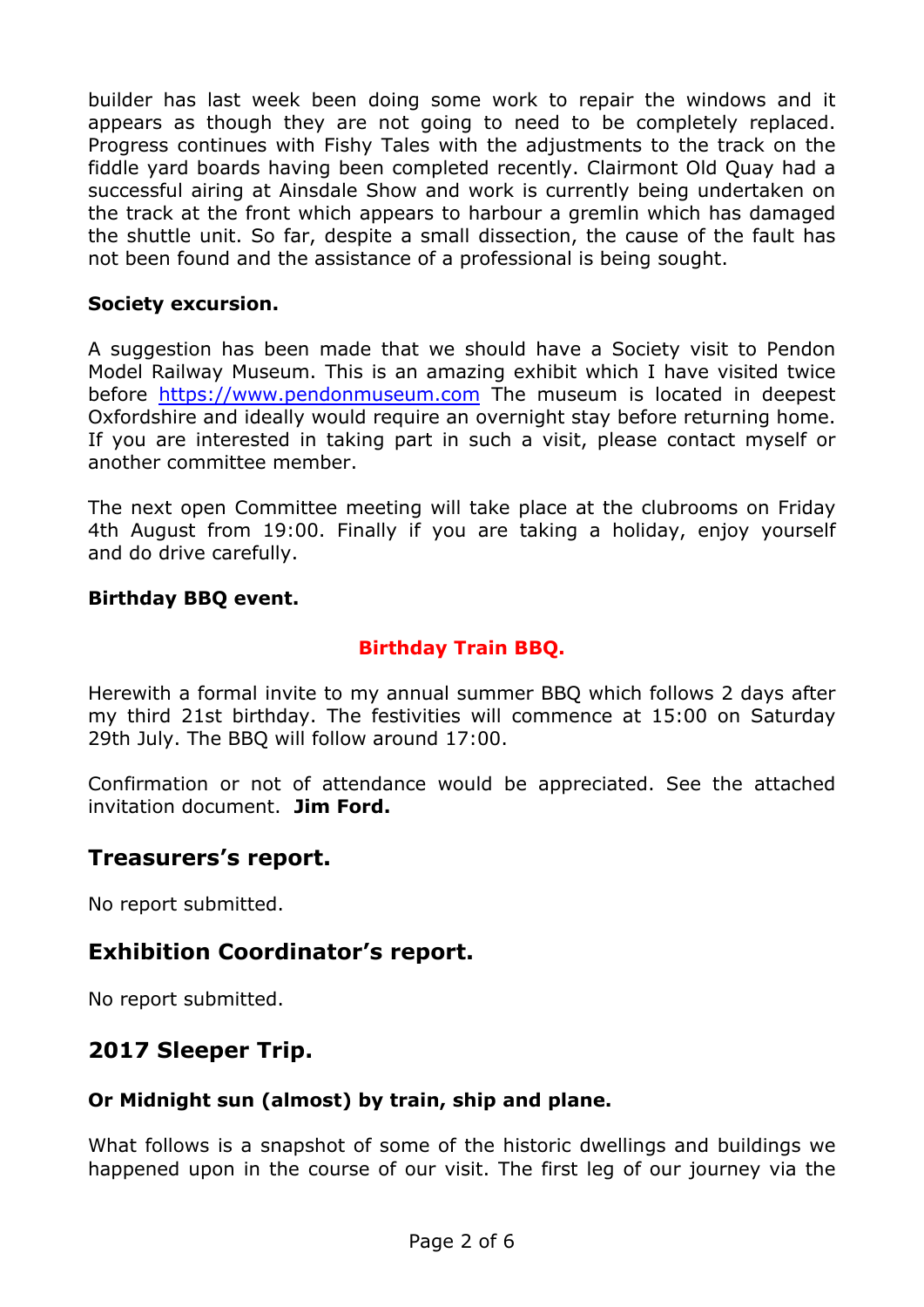Caledonian Sleeper and an overnight Shetland ferry service landed us in Lerwick.

## **Clickimin Broch**



This drystone tower was probably built between 2,400 and 2,100 years ago for a powerful local ruler. Access originally was only by a causeway. Scholars still debate whether this was a prestigious home or a fortified strong hold or both. After a few centuries the Broch was reduced in height. The later buildings residents were important figures who enjoyed imported luxuries, fragments from a decorated Roman glass bowl were found there. The

Broch may have had a turf covered, willow grid shell roof. This is conjecture based on local domestic architecture; it is possible that it never had a roof.

#### **Mount Stuart House, Isle of Bute**



The house is a flamboyant example of 19th century Gothic Revival architecture built, on the back of Welsh coal money, under the direction of its creator the 3rd Marquis of Bute and his architect Sir Robert Rowland Anderson.

The imposing marble hall has a stunning vaulted ceiling displaying the stars in their courses while the stained glass windows depict the signs of the zodiac. The chapel is of all white marble with

stained glass windows which, at certain times of the day, bathes the interior in attractive pink hues making it an ideal setting for wedding parties. It is particularly popular for celebrity weddings, for example that of Stella Mc Cartney, her father Paul Mc Cartney and Heather Mills stayed in the Blue Room.

#### **Rothesay Castle, Isle of Bute**



For much of the past, the sea was the highway for people travelling between places. The Firth of Clyde was like a modern motorway and Bute was the island that guarded that route. It was therefore very important. Whoever occupied Bute controlled access far inland via the river Clyde the river Leven and Loch Lomond.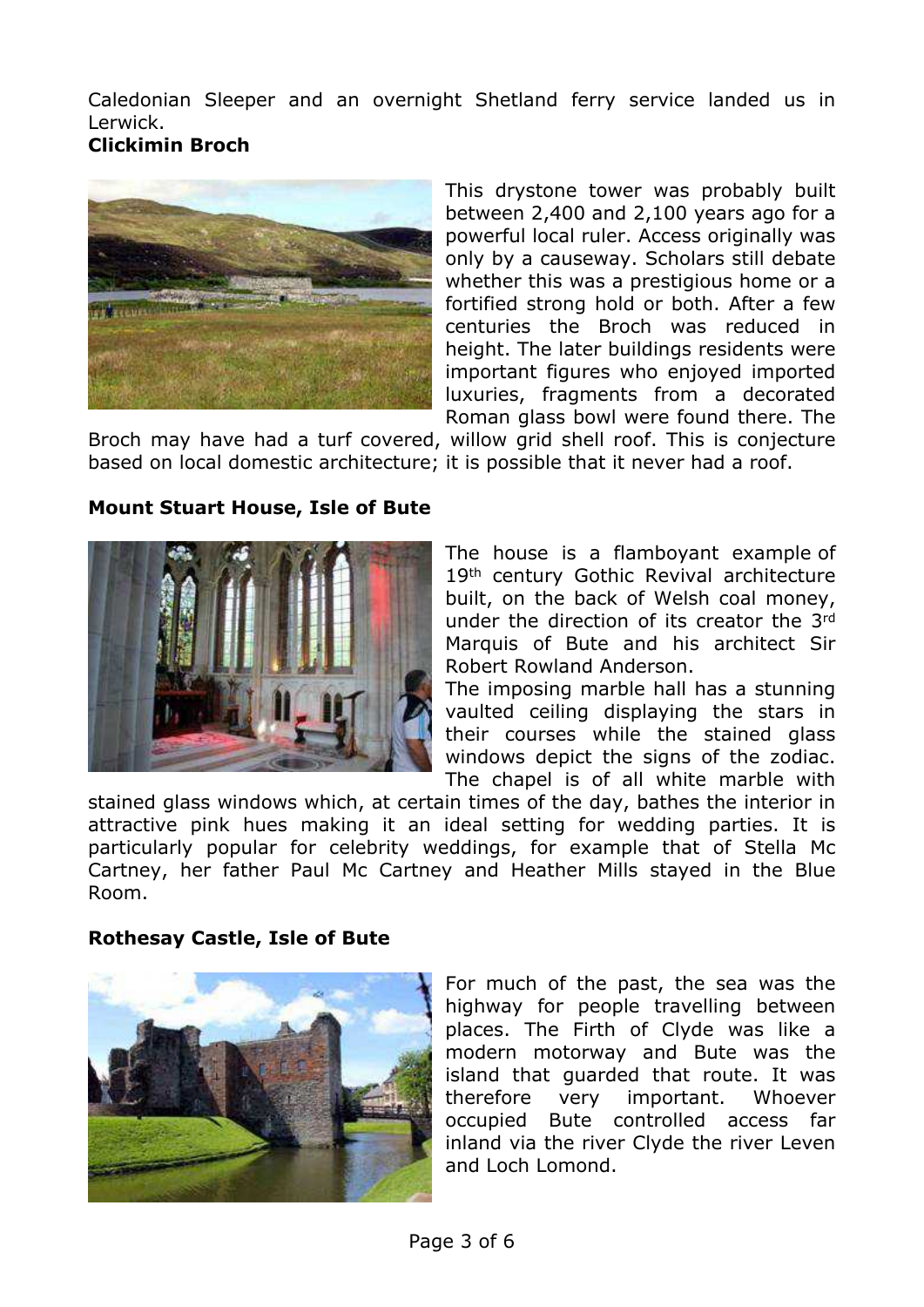In the mid to late twelfth century Rothesay Castle was built and the focal point of the island moved from Dunagoil in the west to Rothesay. It is known from Norse sagas that local Gaels and Vikings squabbled over it for a time. By the fourteenth century however the castle was firmly in Scottish hands and became one of the prominent residences of the Stewart kings. Robert the Bruce is said to have visited to celebrate with the local knights, shortly after his victory at Bannockburn. **Frank Parkinson.**

## **Glorious Devon.**



During July on a tour excursion to Paignton in Devon we stayed at the Redcliffe Hotel. The usual day excursions were included in the tour such as a cruise on the River Dart from Totness to Dartmouth and a heritage train excursion from Kingswear to Paignton. Unfortunately a day of wine tasting at Buckfast Abbey was not on the agenda. The hotel was excellent in every way but it did have one curious feature, located in the bar. There was

an inconspicuous door marked "To the Beach". On entering, steps led down to a tunnel which exited half way down the cliff, from where a set of steps led to the beach. Whether this tunnel was intended to allow the clandestine importation of contraband kegs of brandy or as an escape route for unscrupulous imbibers attempting to escape to the high seas to avoid settling their bar bill was not specified.



Also included were a day visit and city tour of Plymouth and a visit to the Tamar Bridges viewing area. This area is in the process of rebuilding and the view is obstructed by building work. Being able to view the trains is almost impossible anyway due to the inability of Network Rail to cut back the jungle that has encroached onto the railway line. **Allan Trotter.**

# **Finale of the A4, the Bittern end.**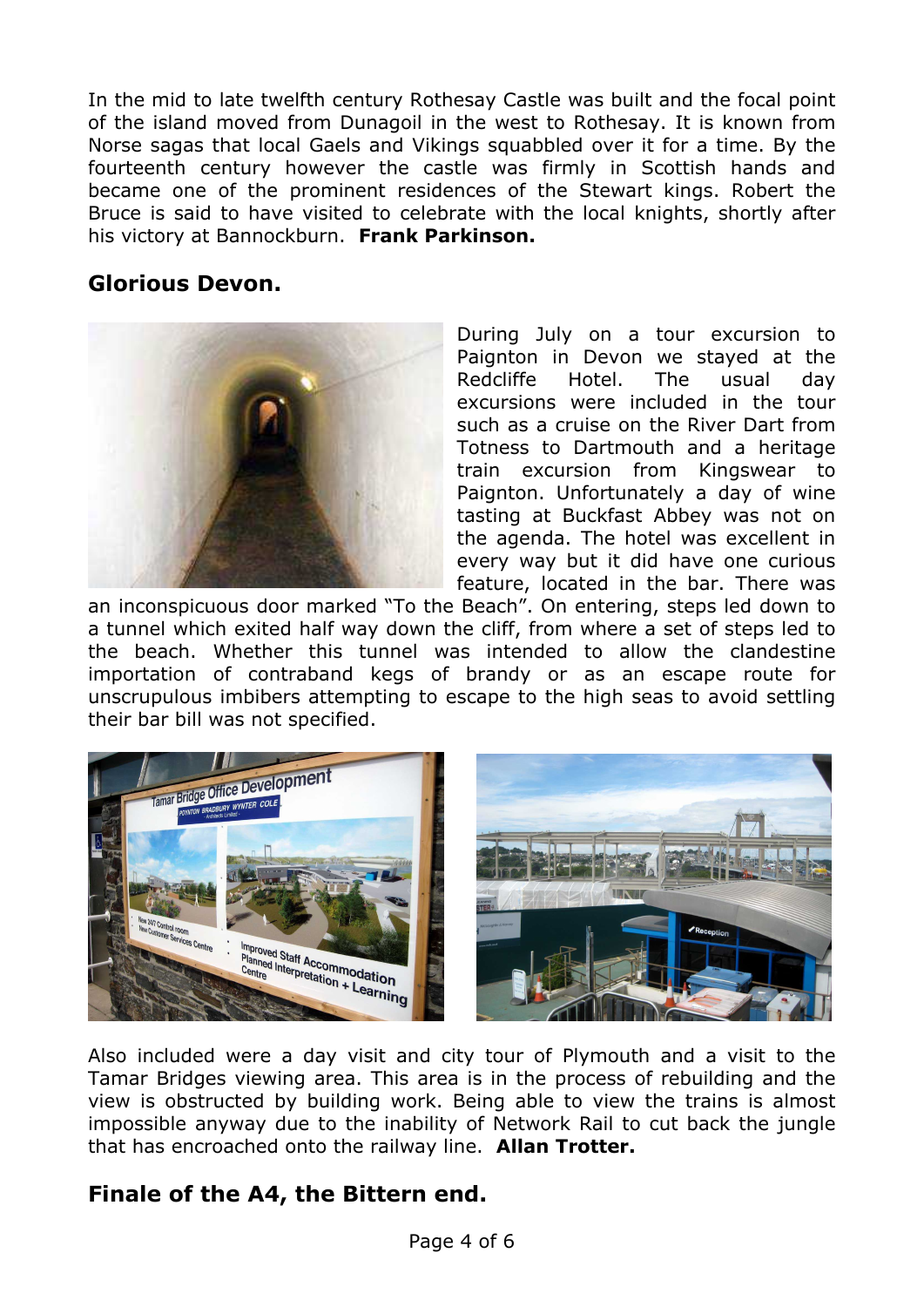It may seem difficult to comprehend but it is now more than half a century since the last A4 locomotive worked a public service for British Railways.

This final excursion took place on the 3rd of September 1966 from Glasgow Buchanan Street Station, via Stirling, Perth, Forfar and Bridge of Dun, to Aberdeen and back hauled by Bittern. The day started in typical Scottish weather, overcast and damp or to sum it up precisely in the Scottish colloquium, dreech. Buchanan Street Station, which always seemed the poorer and more neglected of the four main Glasgow termini, was in its final months of operation and would be closed at the end of services on Sunday the 6<sup>th</sup> of November 1966, the last departure being the 23:35 service to Inverness. That service was of course diesel hauled.

Before departure a large crowd had congregated at the platform end as Bittern was prepared for departure. No problem was experienced by people wishing to cross the tracks for a better view as in those days common sense was actually quite common and people looked out for themselves for any hazards. Remember, this was in the days before the infestation of no win no fee shyster lawyers that were perched waiting to swoop on their unsuspecting victims. Departure time came and everyone boarded. The train consisted of about eight or so BR Mk.1 main line gangwayed passenger carriages generally of the open stock variety. The journey was very pleasant with ample opportunity for photography so long as you ignored the "Do not lean out of the window" notices.



On arrival at Aberdeen the passengers were invited to an open day at Ferryhill Engine Shed. On arrival at Ferryhill, it was discovered that Bittern had got there first. The loco had already received a fill of water and coal and had been turned on the turntable and was being reversed back to the shed. There was ample time for everyone to inspect this locomotive being prepared for the

return journey to Glasgow. Other A4 locos present but not in steam were 60024 Kingfisher and 60034 Lord Farringdon although this loco was missing its tender. The shed staff were most amenable, even arranging for a North British Type 2 diesel to be specially fired up so that Kingfisher could be drawn out of the shed and into the open air.

After a most enjoyable visit to Ferryhill, it was time to return to Aberdeen Station for our return journey back to Glasgow. On returning to Aberdeen, passengers were invited onto the footplate of Bittern for a closer inspection. As an added bonus we were also invited to cross over two tracks to afford a better location for photography. Even better, we were actively encouraged to climb the signal post to gain a more panoramic view. There was no requirement for you to have completed a formal training course in being line side or for ascending and descending signal posts and then presenting a certificate of